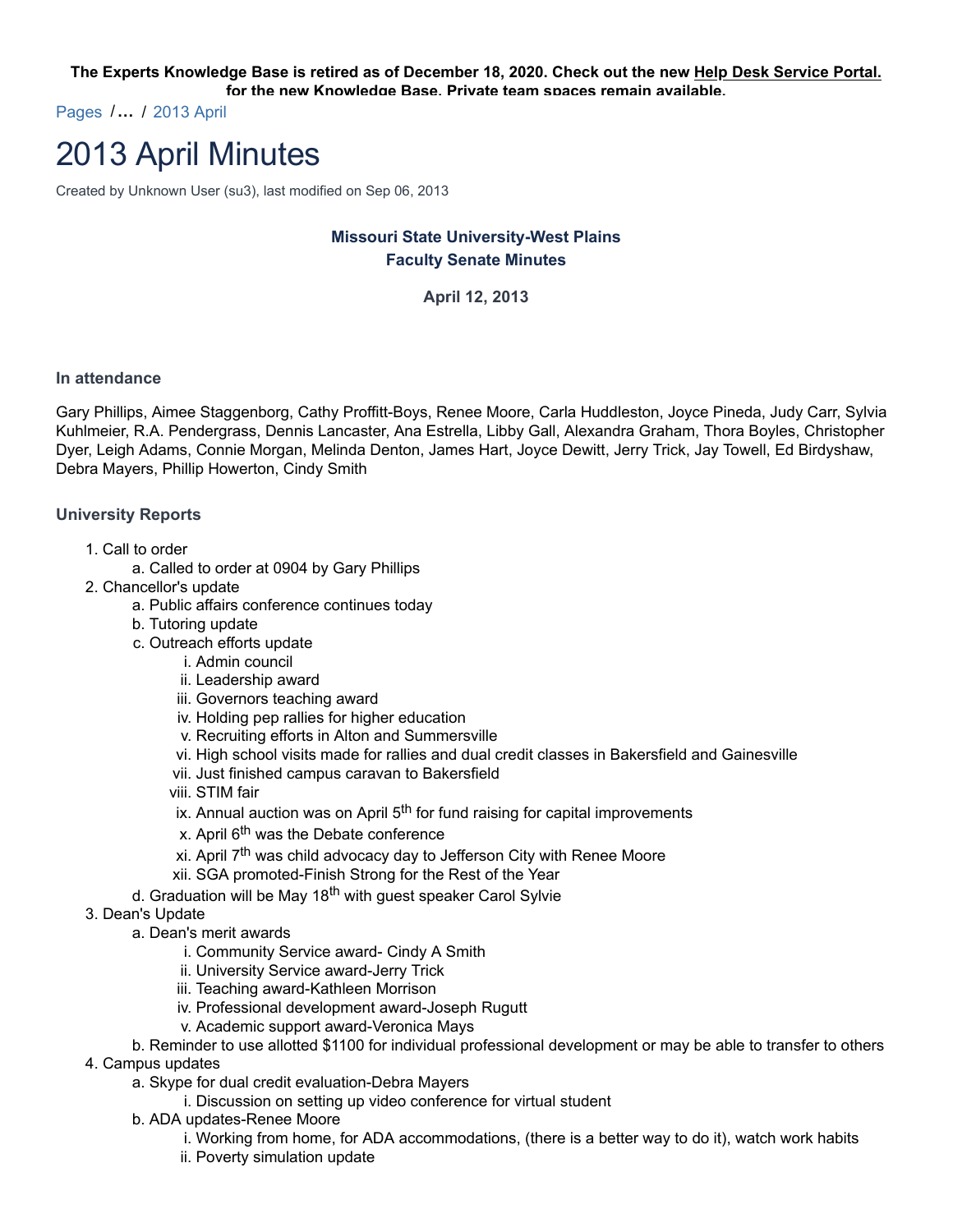- c. Dennis Lancaster will be interim Dean of Academic Affairs for two years. To get through accreditation. To become affective after commencement on May 20<sup>th</sup>.
	- i. Challenge from Dennis : What does it take to be a dean
		- 1. Provide 5 things it takes to be a good dean
		- 2. Provide 2 suggestions for things that need to be changed
		- 3. Provide 3 suggestions for projects going forward
		- 4. What's each faculty member to schedule meeting with him over the summer
- d. Library Updates
	- i. Please review periodical subscriptions and eliminate is provided online or eBook.
	- ii. Film on demand has been a huge success
- e. Nursing and NLAC
	- i. Retained accreditation till spring of 2018
- f. Graduation photo (9:00 in street clothes, 9:30 in regalia) **MOTION** 9:30 street clothes. (Vote 8/5 for 9:30 in street clothes). Motion **passed** for 9:30 in street clothes.
- 5. Committee Updates
	- a. Assessment committee-Gary Phillips
		- i. Will meet today after faculty senate meeting at 1130
	- b. Curriculum committee-Leigh Adams
		- i. Today is deadline for curriculum changes for fall 2013.
		- ii. Discussion on whether to eliminate the need for instructor approval for students to retake classes more than twice. To bring to vote at next faculty senate meeting.
		- iii. Have been some changes to appeal forms
		- iv. Discussion to change procedural format from Vita Culture, Agriculture, and Law Enforcement classes for fall 2013 from Dean's office back to curriculum committee.
	- c. Developmental education-Jay Towell
		- i. Mirra Anson still director till a replacement can be found the search is on
		- ii. No other updates to report
	- d. Faculty Evaluations committee-Ed McKinney
		- i. No updates to report
	- e. Handbook Committee-Barbara Nyden
		- i. No updates to report
	- f. RPT committee-Joyce Dewitt
		- i. RPT processed finished and finalized
	- g. Ad Hoc committees:
		- i. Institutional analysis committee (IAC): Joyce Jennings-Pineda/Kathy Morrison
			- 1. No updates to report
		- ii. Textbook committee
			- 1. David White committee chair, have not met yet
		- iii. PED committee
			- 1. Kathy Proffitt-Boys committee chair, have not met yet
- 6. Announcements
	- a. Public affairs conference continues today April 12
	- b. Celebrations of leaders is April 18<sup>th</sup>
	- c. Kids College submission were due on March 28<sup>th</sup> still possible is would like to submit a proposal
	- d. Library requests are Due April 15<sup>th</sup>
	- e. Support Garnett Library by attending the "You're my Style" fashion show and luncheon on April 12 at noon
	- f. Shana Dale is leaving
	- g. April 22<sup>nd</sup> conservation dept. planting a tree at 10 am

### **Business**

- 1. Call to order
	- a. Call to order at 1034 by Gary Phillips
- 2. Addition and approval of agenda
	- a. No additions to the agenda **MOTION** to approve the agenda 1<sup>st</sup> RA Pendergrass 2<sup>nd</sup> Aimee Staggenborg (Vote 20/0) Motion **Passed**
- 3. Approval of minutes from previous meeting
	- a. Changes to minutes: change spelling of John Fohn name, additionally process changes applies to PED, IDS